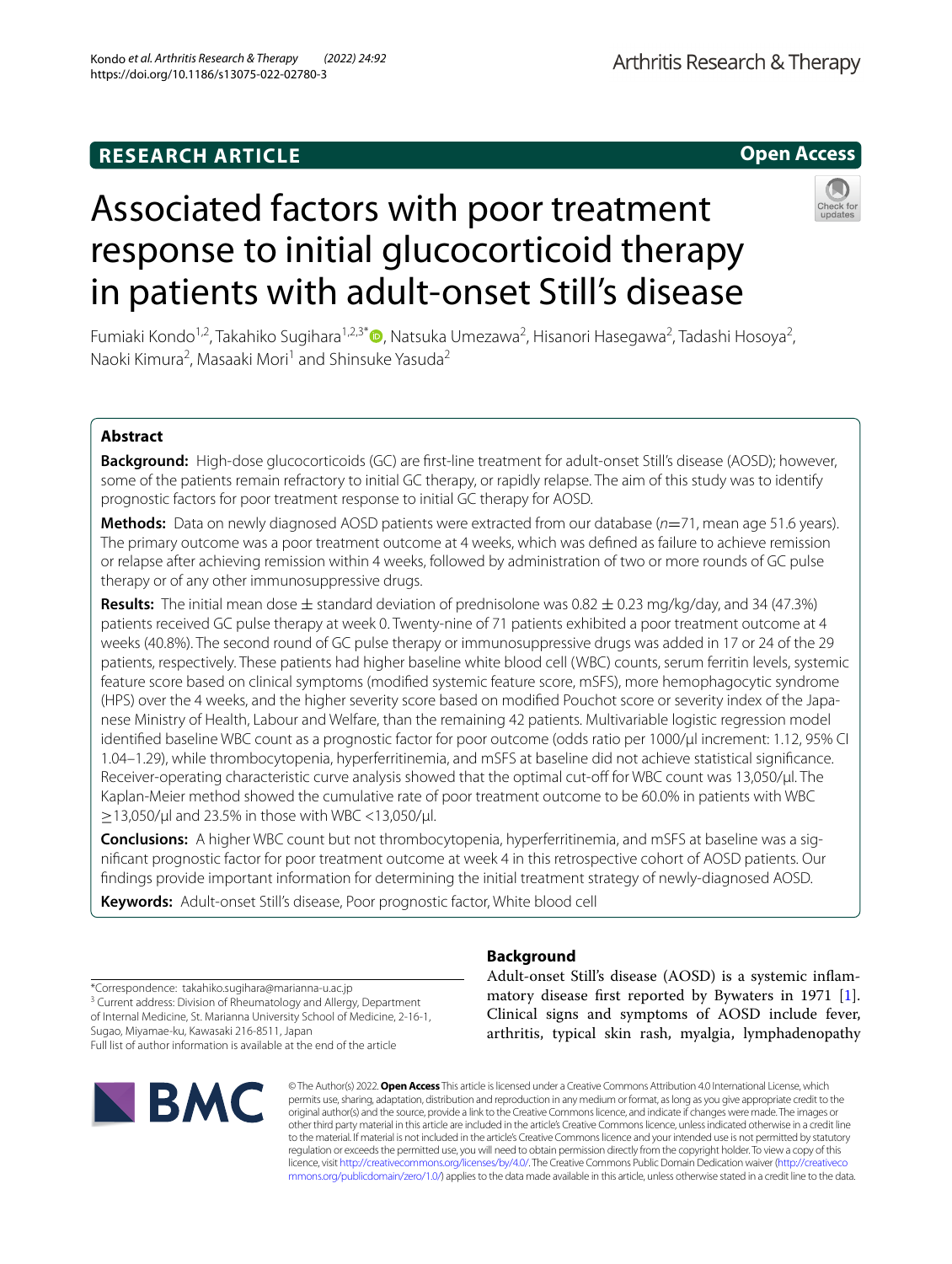and serositis, and hemophagocytic syndrome (HPS) [\[2](#page-8-1)]. While high-dose glucocorticoids (GC) are frst-line treatment for AOSD [[3](#page-8-2)], GC pulse therapy is frequently added to oral GC in the induction treatment regimen [\[4](#page-8-3)]. However, some patients remain refractory to the induction therapy, or rapid relapse; hence, there is an unmet need to understand treatment failures and develop alternative strategies.

A recent randomized controlled trial has documented the efficacy of the anti-IL-6 receptor antibody tocilizumab for AOSD refractory to GC therapy [[5](#page-8-4)]. As we embark on a new era of AOSD treatment and develop novel treatment strategies, prognostic factors for initial treatment response to standard doses of oral GC with or without GC pulse therapy are important for determining indications for additional treatments including other immunosuppressive drugs or tocilizumab.

Severe macrophage activation syndrome (MAS) often accompanies a fatal course of systemic juvenile idiopathic arthritis (sJIA), associated with multiple organ damage, disseminated intravascular coagulation (DIC), and HPS [[6\]](#page-8-5). Because the clinical features of AOSD are similar to sJIA [[7](#page-8-6)], and severe MAS in both sJIA or AOSD is treated with repeated GC pulse therapy together with high-dose oral GC, immunosuppressive drugs, TNF inhibitors, or tocilizumab  $[8-10]$  $[8-10]$  $[8-10]$ , the experience with sJIA suggests that high serum ferritin and cytopenia due to MAS might be associated with poor treatment response to initial GC therapy also in AOSD. Thus, we hypothesized that white blood cell (WBC) counts, platelet (Plt) counts, aspartate aminotransferase (AST), lactate dehydrogenase (LDH), ferritin, and clinical signs and symptoms of organ damage due to AOSD determine the patient's response to initial high-dose GC. Here, we have investigated whether these candidate factors are associated with poor treatment outcomes in patients with AOSD using 1-year follow-up data from our retrospective cohort study.

# **Methods**

## **Database**

Patients aged  $\geq$ 16 years with a diagnosis of AOSD were selected consecutively from 2007 to 2019 from the inpatient database of Tokyo Medical and Dental University. The inpatient database was created for all hospitalized patients, and data on all of those with AOSD were extracted without any exclusions. Patient data were extracted using a pre-defned case report form at 1 week and 2, 3, 4, 8, and 52 weeks after the start of GC treatment. The diagnosis of AOSD was made at the discretion of the attending physician based on Yamaguchi's classifcation criteria [[11](#page-8-9)]. Clinical signs and symptoms of AOSD, WBC, neutrophil-lymphocyte ratio (NLR), Plt, AST, LDH, and serum ferritin at each time point were extracted from the medical records.

## **Outcomes**

The primary outcome was a poor treatment outcome at 4 weeks, i.e., having a poor treatment response event defned as administration of two or more rounds of GC pulse therapy or of any other immunosuppressive drugs within 4 weeks due to failure to achieve remission or due to relapse after achieving remission. Remission was indicated by the resolution of clinical signs and symptoms related to AOSD activity (defned as having fever (>39.0°C), weight loss or fatigue, myalgia, arthritis, rashes, lymphadenopathy, sore throat, hepatosplenomegaly, abnormal liver function tests, pericarditis, pleuritis, interstitial lung disease, HPS, DIC, and/or elevation of C-reactive protein (CRP) levels). Weight loss was defned as a decrease of 1kg or more. Arthritis was defned as swelling and tenderness confrmed by a rheumatologist. Rash was considered to be present if patients had a salmon-pink rash predominantly on the trunk and extremities, confrmed by rheumatologist or dermatologist. Hepatomegaly and splenomegaly were confrmed by ultrasonography (US) or computed tomography (CT). Lymphadenopathy was defned as the presence of enlarged lymph nodes over 1 cm. Pericarditis was defned as abnormal pericardial effusion documented by echocardiography or CT at diagnosis of AOSD. Pleuritis was defned as the exudative pleural efusion at diagnosis of AOSD or the pleural effusion with pleuritic pain documented by CT. Interstitial pneumonia was confrmed by chest CT. An elevated CRP level was defned as > 0.3 mg/ dl. The presence of HPS was determined based on definitive diagnosis by bone marrow aspiration or biopsy. The diagnosis of DIC was made based on the diagnostic criteria of the Japanese Society on Thrombosis and Hemostasis [\[12](#page-8-10)]. Relapse was determined as having occurred if the AOSD activity reappeared after achievement of clinical remission, and required increased GC doses or the addition of immunosuppressive drugs. Elevated CRP alone without clinical signs and symptoms was not considered to be relapse.

# **Defnition of the modifed systemic feature score, modifed Pouchot score, and severity index**

The severity of organ damage due to AOSD was evaluated using items describing clinical signs and symptoms in the original systemic feature score [[13\]](#page-8-11) (modifed systemic feature score, mSFS). This included fever, rash, lymphadenopathy, hepatosplenomegaly, and serositis. Each clinical feature was assigned a score of 1 (present) or 0 (absent).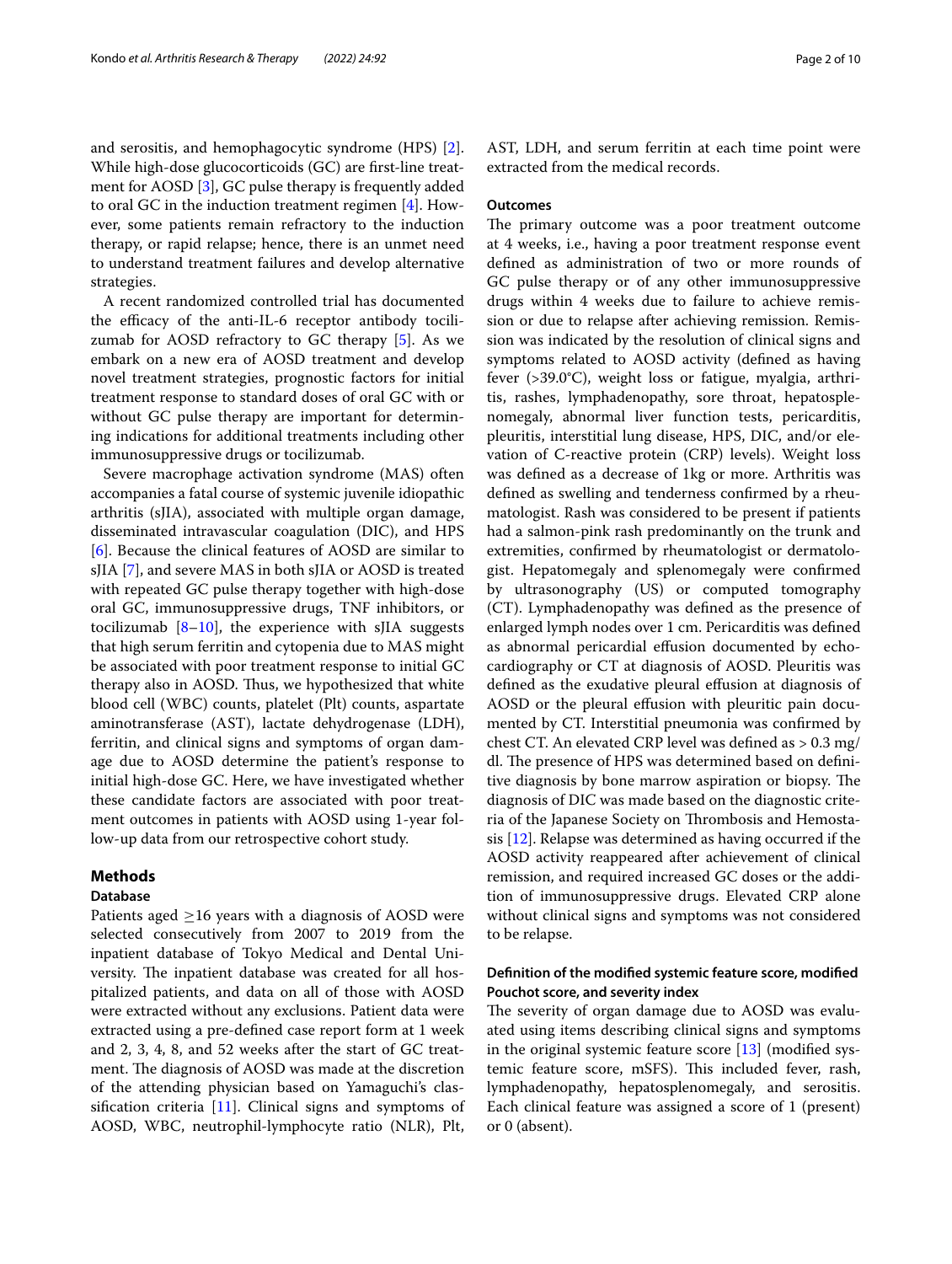Modifed Pouchot scores [[14\]](#page-8-12) and the severity index of the Japanese Ministry of Health, Labour and Welfare (Severity Index)  $[15]$  $[15]$  were also evaluated. The modified Pouchot score included fever, evanescent rashes, sore throat, arthritis, myalgia, pleuritis, pericarditis, pneumonitis, lymphadenopathy, hepatomegaly or abnormal liver function tests, elevated leukocyte counts  $(>15,000/\mu l)$ , and serum ferritin (>3000 μg/l). Each clinical or laboratory feature was also assigned a score of 1 (present) or 0 (absent). The Severity Index was calculated as the sum of the following scores: serositis (1), neutrophil ratio >85% (1), serum ferritin >3000 ng/ml (1), prominent lymphadenopathy (1), refractoriness to GC therapy (>0.4 mg/kg of prednisolone equivalent) (1), HPS (2), and DIC (2).

#### **Safety**

Serious adverse events of interest were assessed by collecting information for 0–52 weeks after the start of treatment. The development of serious infections including bacterial pneumonia, other bacterial infections, pneumocystis pneumonia, deep fungal infections, herpes zoster, tuberculosis, non-tuberculous mycobacterial infections and cytomegalovirus infection, fractures, and death were evaluated.

## **Statistics**

Student's *t* test and the Mann-Whitney test were used to compare continuous variables depending on their distribution, and the chi-square test and Fisher's exact test were used for categorical variables. The correlation coeffcients were evaluated using Pearson's product moment correlation coefficient or Spearman's rank correlation coefficient.

Univariable analysis and multivariable analysis for factors associated with poor treatment outcomes at 4 weeks were conducted using logistic regression analysis. Receiver-operating characteristic (ROC) curves were constructed to evaluate the predictivity of identifying patients with poor treatment outcomes. Cumulative rates and median time to the frst event of the poor treatment outcomes within 28 days were analyzed using the Kaplan-Meier method and log-rank testing. All statistical analyses were performed using IBM Statistical Package for the Social Sciences version 24 (IBM, Armonk, NY, USA). All reported *p* values are two-tailed, and the level of signifcance is taken as *p* < 0.05.

# **Results**

# **Patient characteristics**

The case report forms of 71 newly diagnosed Japanese AOSD patients were assessed, confrming that all of them satisfed Yamaguchi's classifcation criteria after exclusion of those with infectious, neoplastic, and other autoimmune disorders. The mean age  $\pm$  standard deviation (S.D.) was  $51.6 \pm 18.1$ , 50 were women (70.4%), 42 (59.2%) had high fever (>39°C) at baseline, 55 (77.5%) had a typical rash, 50 (70.4%) had a sore throat, 47 (66.2%) had arthritis, and 27 (14.1%) had HPS (Table [1](#page-3-0)).

# **Initial treatment response to GC therapy**

All 71 patients received oral GC therapy. Those 71 patients had not received any immunosuppressive drugs or biologic agents at week 0. The initial mean dose  $\pm$ S.D. of prednisolone was  $0.82 \pm 0.23$  mg/kg/day, and 34 (47.3%) patients received GC pulse therapy at week 0. Clinical signs and symptoms resolved within 4 weeks in 42 (59%) of the patients, but the remaining 29 had a poor treatment outcome at week 4 despite initiation of GC therapy (Fig. [1\)](#page-4-0). Fever (>39.0°C) was reported in 16 (55.2%) of these 29 patients at the time of treatment intensifcation by the second round of GC pulse therapy or any immunosuppressive drugs, elevated liver enzymes in 17 (58.6%), pericarditis in 3 (10.3%), pleuritis in 5 (17.2%), arthritis in 11 (37.9%), and HPS in 4  $(13.8\%)$  (Table [2\)](#page-4-1). A second round of GC pulse therapy at the event of poor treatment outcome was added in 17 (58.6%) of the 29 poorly responding patients, and immunosuppressive drugs were added in 24 (82.8 %) of the 29 patients (Table [3](#page-5-0)). After the second round of GC pulse therapy or the addition of immunosuppressive drugs, 27 of the 29 patients achieved remission, and one patient died due to rapidly progressive HPS at week 5. One patient died because of severe bacterial infection at week 6. Patients who achieved remission within 4 weeks did not receive additional treatment intensifcation by any other immunosuppressive drugs, biologicals, or a second round of GC pulse therapy.

#### **Relapse after achieving clinical remission at week 4**

Overall, 42 patients achieved remission by 4 weeks on oral GC either with or without a single GC pulse. Relapse after achieving clinical remission was observed in 18 of these patients during a  $4-52$ -week follow-up (Fig. [1](#page-4-0)). The median time to relapse was 21 weeks (interquartile range 16–27). Clinical signs and symptoms at the time of relapse are shown in Table [2.](#page-4-1) Interestingly, unlike patients with a poor treatment outcome during 0–4 weeks, no severe organ damage was observed at the time of relapse between 4 and 52 weeks.

# **Clinical characteristics of patients with a poor treatment outcome at week 4**

Patients with poor treatment outcomes had more serositis and HPS at baseline, and a signifcantly higher mSFS. WBC count, NLR, serum ferritin, AST, and LDH levels at baseline were higher in patients with a poor treatment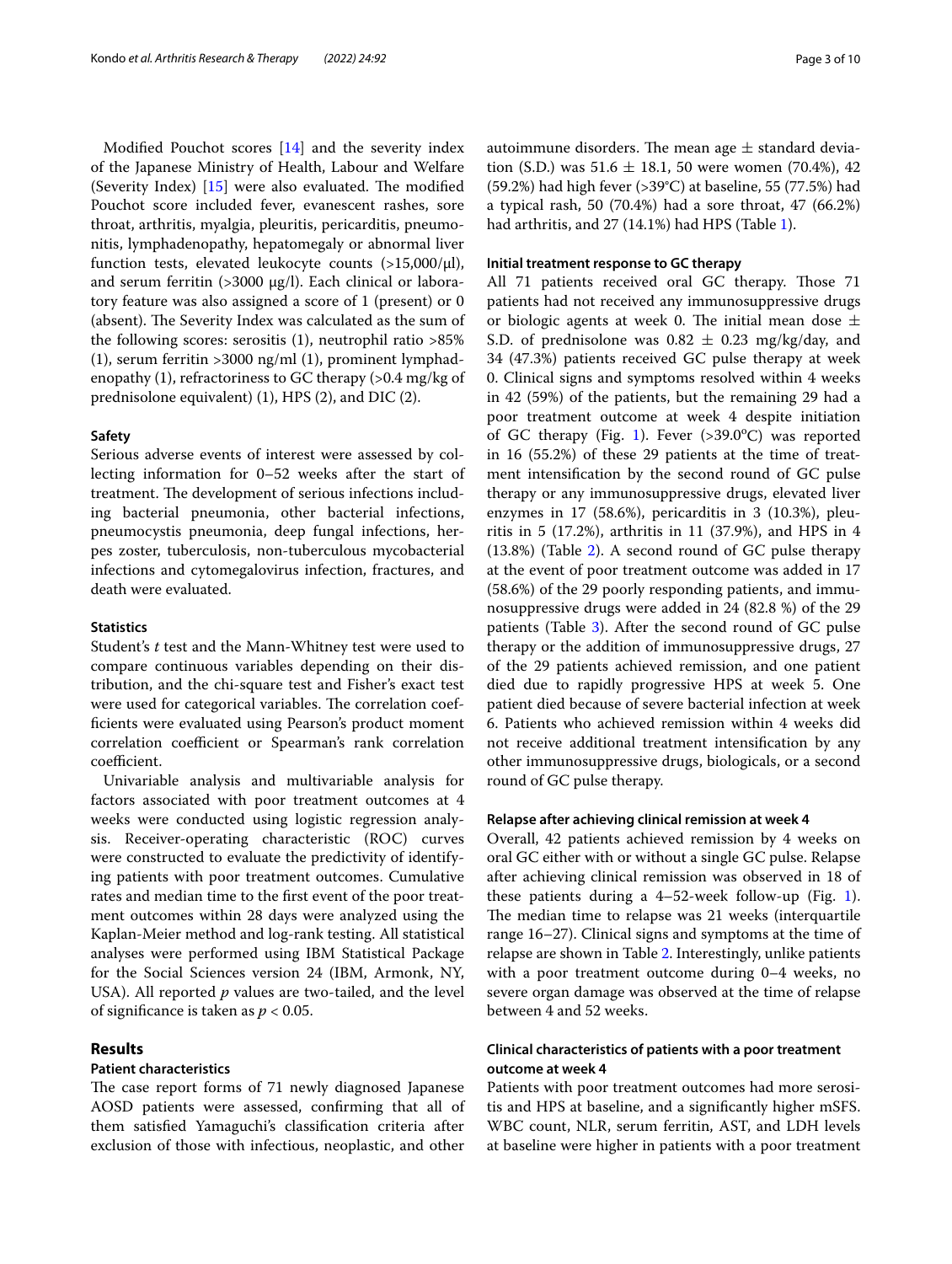# <span id="page-3-0"></span>**Table 1** Clinical characteristics of patients at onset

|                                                    | All $(n=71)$      | With the event <sup>a</sup> ( $n=29$ ) | Without the event $(n=42)$ | p-value |
|----------------------------------------------------|-------------------|----------------------------------------|----------------------------|---------|
| Age, years, mean $\pm$ S.D.                        | $51.6 \pm 18.1$   | $54.5 \pm 18.9$                        | 49.6 ± 17.5                | 0.262   |
| Female patients, %                                 | 70.4              | 69.0                                   | 71.4                       | 0.823   |
| Weight, kg, mean $\pm$ S.D.                        | $56.6 \pm 12.1$   | $56.5 \pm 9.55$                        | $56.6 \pm 13.8$            | 0.967   |
| Fever (>39.0°C), %                                 | 59.2              | 72.4                                   | 50.0                       | 0.059   |
| Weight loss or fatigue, %                          | 62.0              | 55.2                                   | 66.7                       | 0.327   |
| Myalgia, %                                         | 32.4              | 37.9                                   | 28.6                       | 0.407   |
| Rashes, %                                          | 77.5              | 79.3                                   | 76.2                       | 0.757   |
| Lymphadenopathy, %                                 | 71.8              | 75.9                                   | 69.0                       | 0.530   |
| Sore throat, %                                     | 70.4              | 75.9                                   | 66.7                       | 0.404   |
| Hepatosplenomegaly, %                              | 60.6              | 69.0                                   | 54.8                       | 0.229   |
| Pericarditis, %                                    | $7.0\,$           | 13.8                                   | 2.4                        | 0.086   |
| Serositis, %                                       | 12.7              | 27.6                                   | 2.4                        | 0.003   |
| Interstitial lung disease, %                       | 7.0               | 10.3                                   | 4.8                        | 0.327   |
| Arthritis, %                                       | 66.2              | 72.4                                   | 63.4                       | 0.430   |
| Hemophagocytic syndrome, %                         | 14.1              | 24.1                                   | 7.1                        | 0.048   |
| DIC, %                                             | 5.6               | 6.9                                    | 4.8                        | 0.542   |
| mSFS score, mean $\pm$ S.D.                        | $3.25 \pm 0.91$   | $3.59 \pm 0.91$                        | $3.02 \pm 0.84$            | 0.009   |
| WBC, / $\mu$ l, mean $\pm$ S.D.                    | 13919 ± 7018      | 17097 ± 7087                           | $11615 \pm 6072$           | 0.001   |
| neutrophil, / $\mu$ l, mean $\pm$ S.D.             | 11871 ± 6734      | 14855 ± 6832                           | $9651 \pm 5806$            | 0.001   |
| lymphocyte, / $\mu$ l, mean $\pm$ S.D.             | $1033 \pm 609$    | $1022 \pm 705$                         | $1042 \pm 534$             | 0.893   |
| NLR, mean $\pm$ S.D.                               | 15.27 ± 11.89     | $20.14 \pm 13.72$                      | $11.56 \pm 8.79$           | 0.005   |
| Hb, $q/dl$ , mean $\pm$ S.D.                       | $11.1 \pm 1.7$    | $11.2 \pm 1.4$                         | $11.1 \pm 1.9$             | 0.866   |
| Plt, $\times$ 10 <sup>4</sup> /µl, mean $\pm$ S.D. | $27.2 \pm 13.6$   | $24.6 \pm 11.6$                        | $29.1 \pm 14.8$            | 0.178   |
| ESR, mean $\pm$ S.D.                               | $84.5 \pm 35.3$   | $75.1 \pm 35.2$                        | $90.2 \pm 34.6$            | 0.652   |
| CRP, mg/dl, mean $\pm$ S.D.                        | $12.7 \pm 8.9$    | $14.7 \pm 8.8$                         | $11.2 \pm 8.8$             | 0.102   |
| AST, U/l, median (interquartile range)             | 53.5 (30.0-85.0)  | 69.0 (51.0-137.0)                      | 45.0 (23.0-82.0)           | 0.011   |
| ALT, U/I, median (interquartile range)             | 43.3 (20.0-81.0)  | 47.5 (27.0-109.0)                      | 34.0 (17.0-70.0)           | 0.081   |
| LDH, U/l, median (interquartile range)             | 438 (230-670)     | 612 (390-928)                          | 331 (198-547)              | < 0.001 |
| Ferritin, ng/ml, median (interquartile range)      | 4548 (616-10,323) | 5850 (3459-32,902)                     | 1337 (428-7898)            | 0.001   |
| $lgG$ , mg/dl, mean $\pm$ S.D.                     | $1551 \pm 747$    | $1372 \pm 438$                         | $1687 + 896$               | 0.093   |
| Modified Pouchot score, mean $\pm$ S.D.            | $6.25 \pm 1.8$    | $7.28 \pm 1.62$                        | $5.55 \pm 1.57$            | < 0.001 |
| Severity index, mean $\pm$ S.D.                    | $3.32 \pm 1.62$   | $4.14 \pm 1.64$                        | $2.76 \pm 1.36$            | < 0.001 |
| Calendar year of the onset                         | $2012.5 \pm 4.1$  | $2012.8 \pm 4.3$                       | $2012.3 \pm 4.1$           | 0.745   |

*S.D.* standard deviation, *DIC* disseminated intravascular coagulation, *mSFS* modifed systemic feature score, *WBC* white blood cell, *NLR* neutrophil-lymphocyte ratio, *Hb* hemoglobin, *Plt* platelet count, *ESR* erythrocyte sedimentation rate, *CRP* C-reactive protein, *LDH* lactate dehydrogenase, *AST* aspartate transferase, *ALT* alanine aminotransferase, *Severity index* severity index of Japanese Ministry of Health, Labour and Welfare

<sup>a</sup> Event of a poor treatment outcome, which was defined as failure to achieve remission or relapse after achieving remission within 4 weeks, followed by administration of two or more rounds of GC pulse therapy or of any other immunosuppressive drugs

outcome, and the modifed Pouchot score and severity index were also higher (Table [1\)](#page-3-0). The initial prednisolone dose was higher and initial GC pulse treatment was more frequent for patients with a poor treatment outcome than in the remaining patients (Table [3](#page-5-0)).

In the sub-analysis for patients with and without GC pulse therapy at week 0, WBC count, NLR, and the modifed Pouchot score at baseline were higher in the patients with the poor treatment outcome who received GC pulse therapy at week 0 than in those without the poor treatment outcome, while these were not observed in patients without GC pulse therapy at week 0 (Table [S1\)](#page-8-13).

#### **Factors associated with poor treatment outcome**

We selected WBC count, Plt count, AST, LDH, and ferritin as factors potentially associated with poor treatment outcome at week 4 because these parameters are useful for the early diagnosis of MAS [\[16](#page-9-1)] or HPS [\[17](#page-9-2)]. The mSFS was included in the model as a measure of the severity of organ damage due to AOSD. Univariable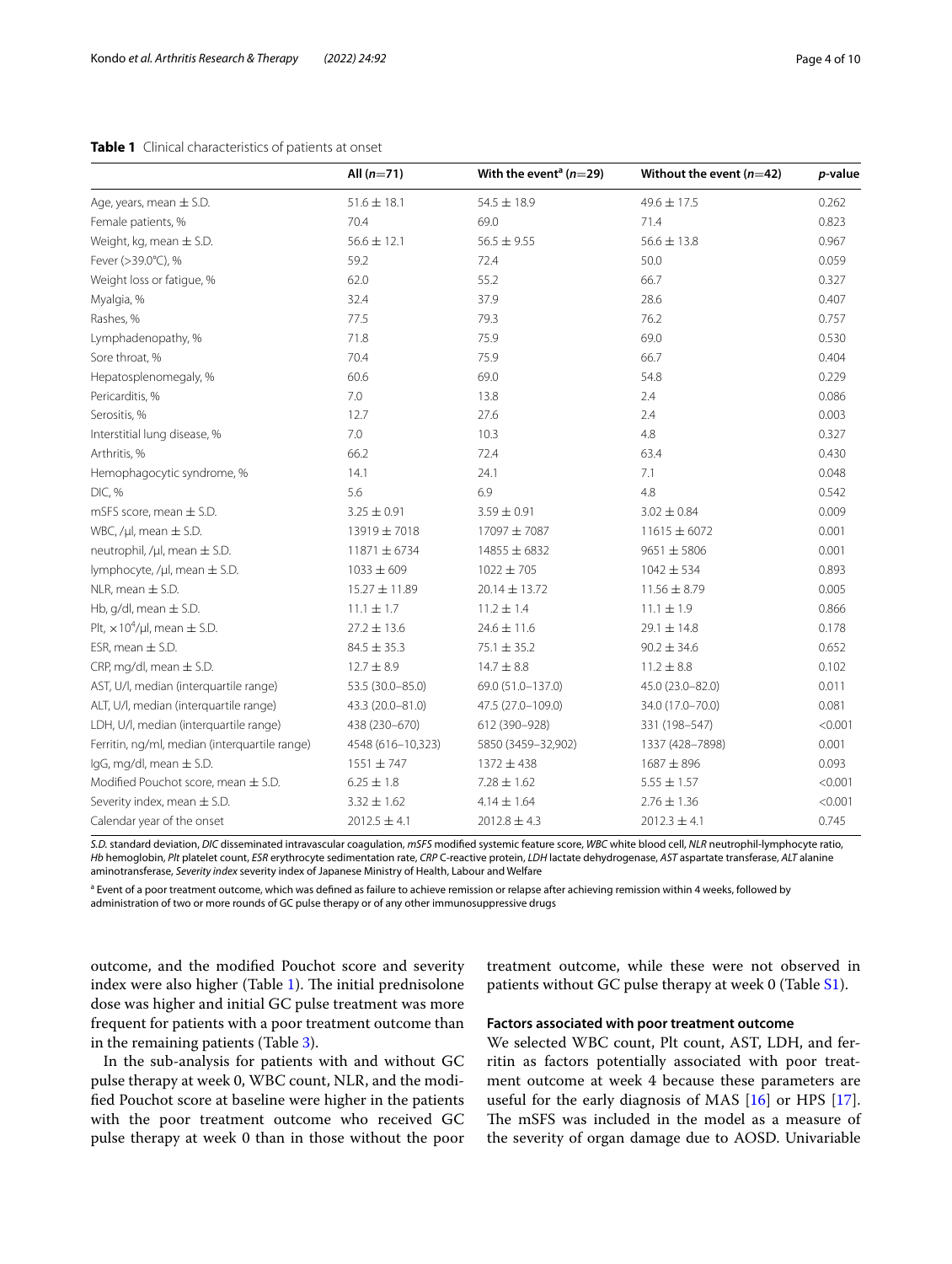

<span id="page-4-0"></span>started in 71 newly diagnosed patients, with 34 also receiving glucocorticoid (GC) pulse therapy at baseline. A poor treatment outcome was defned as a poor treatment response within 4 weeks. The latter was defned as administration of two or more rounds of GC pulse therapy or the addition of any other immunosuppressive drugs within 4 weeks, due to failure to achieve remission or due to relapse. According to this defnition, 29 patients had a poor treatment outcome at week 4. The remaining 42 had a good treatment outcome at week 4, but 18 of them had relapsed by week 52.

<span id="page-4-1"></span>**Table 2** Clinical signs and symptoms at the time of treatment intensifcation during 0–4 weeks and during 4–52 weeks

| <b>Clinical signs and symptoms</b>                      | During 0-4<br>weeks<br>n=29 | During<br>4–52<br>weeks<br>$n=18$ |
|---------------------------------------------------------|-----------------------------|-----------------------------------|
| Fever (>39.0°C), %                                      | 55.2                        | 52.9                              |
| Rashes, %                                               | 37.9                        | 35.2                              |
| Lymphadenopathy, %                                      | 10.3                        | 11.8                              |
| Hepatosplenomegaly, %                                   | 6.9                         | 11.8                              |
| Elevated liver enzymes, %                               | 58.6                        | 29.4                              |
| Pericarditis, %                                         | 10.3                        | $\Omega$                          |
| Pleuritis, %                                            | 17.2                        | 0                                 |
| Interstitial pneumonia, %                               | 6.9                         | $\Omega$                          |
| Arthritis, %                                            | 37.9                        | 33.3                              |
| Hemophagocytic syndrome, %                              | 13.8                        | $\Omega$                          |
| DIC, %                                                  | 13.8                        | $\Omega$                          |
| CRP elevation without clinical signs and<br>symptoms, % | $\Omega$                    | 11.1                              |

*DIC* disseminated intravascular coagulation, *CRP* C-reactive protein

logistic regression analysis revealed that WBC, NLR, ferritin, and mSFS were indeed signifcantly associated with poor treatment outcome at week 4. We then conducted multivariable logistic regression analyses (model 1), selecting age, WBC count, Plt count, ferritin, LDH, and mSFS as covariates of interest (Table [4](#page-5-1)). Notably,

only WBC count remained signifcantly associated with poor outcome (odds ratio per 1000/μl increment: 1.12, 95% confdential interval [CI] 1.04–1.29), while Plt count, ferritin, LDH, and mSFS were no longer statistically signifcant (Table [4](#page-5-1)). We also confrmed that the correlation coefficient between WBC count and LDH was  $r = 0.120$  $(p = 0.330)$ , WBC and ferritin was  $r = 0.306$   $(p = 0.01)$ , WBC count and CRP was  $r = 0.648$  ( $p < 0.001$ ), and WBC count and mSFS was  $r = 0.156$  ( $p = 0.201$ ).

The correlation coefficient between WBC count and NLR was  $r = 0.623$  ( $p < 0.001$ ), and NLR was included in the multivariable analysis (model 2) instead of the WBC count. NLR also numerically increased the risk of poor treatment outcome at week 4, but it was not statistically signifcant (Table [4](#page-5-1)).

# **The WBC count at baseline predicts poor treatment outcome at week 4**

We performed a ROC curve analysis in order to investigate the power of the WBC count for predicting the likelihood of a poor treatment outcome at week 4 (Fig. [2](#page-6-0)A). The area under the ROC curve was 0.737 (95 %CI: 0.618–0.856, *p*=0.001) and analysis of the AUC showed that the best cut-off for the WBC count was  $13,050/\mu$  for predicting a poor treatment response, with a sensitivity of 72% and specificity of 65%. The cumulative proportion of patients with a poor treatment outcome over 4 weeks was 60.0% in those with a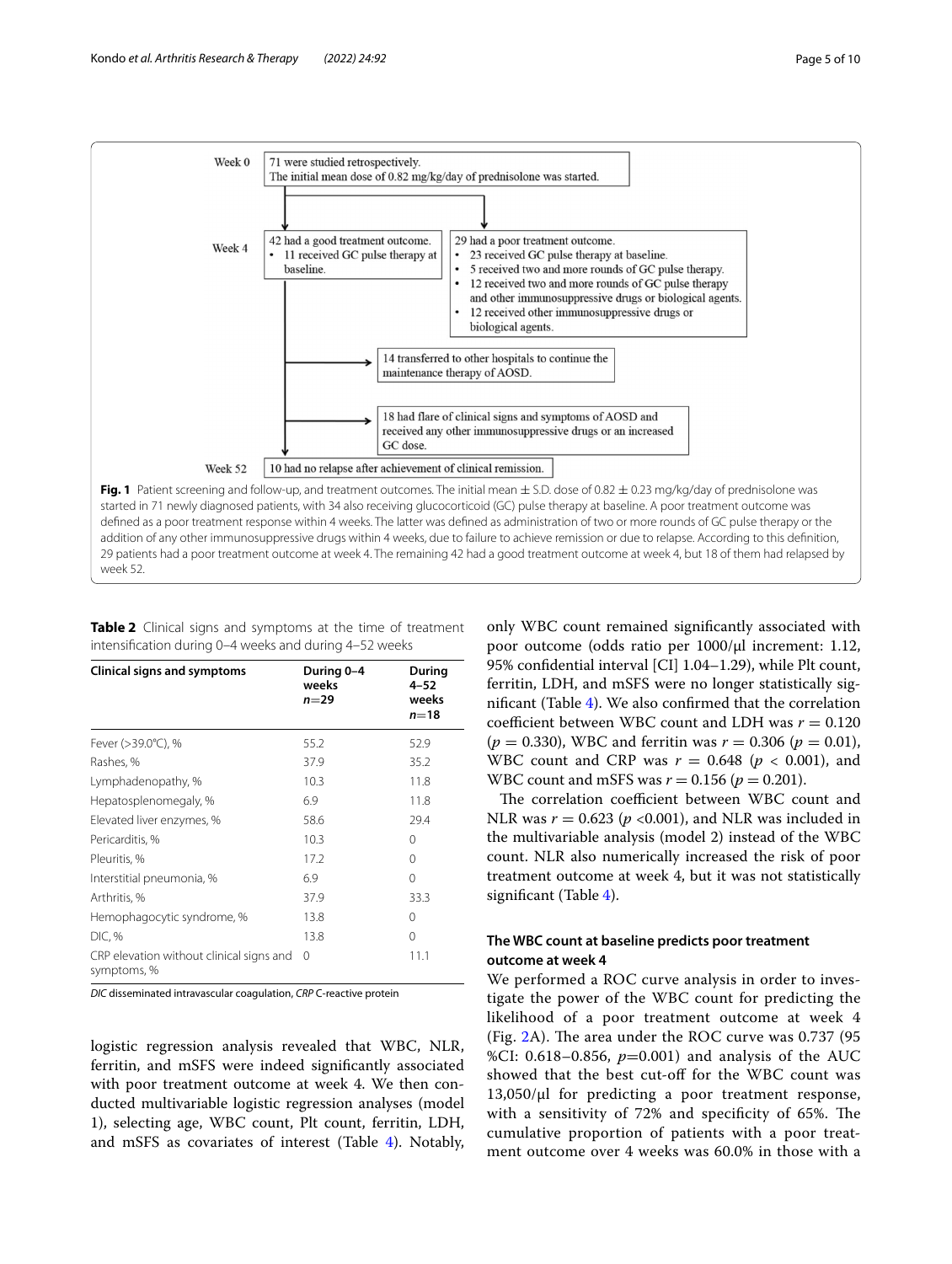# <span id="page-5-0"></span>**Table 3** Treatment regimen in the patients with and without the event of poor treatment outcome

| <b>Treatment</b>                                                                    | With the event <sup>a</sup> ( $n=29$ ) | Without the event $(n=42)$ | <i>p</i> -value |
|-------------------------------------------------------------------------------------|----------------------------------------|----------------------------|-----------------|
| Initial PSL dose (mg/kg/day) at week 0, mean $\pm$ SD                               | $0.97 \pm 0.15$                        | $0.72 \pm 0.23$            | < 0.001         |
| GC pulse at week 0, n (%)                                                           | 23 (79.3)                              | 11(26.2)                   | < 0.001         |
| Additional GC pulse within 4 weeks, n (%)                                           | 17 (58.6)                              | $\mathbf{0}$               |                 |
| Additional immunosuppressive drugs at the event of poor treatment<br>outcome, n (%) | 24 (82.8)                              | $\Omega$                   |                 |
| MTX, n (%)                                                                          | 10(34.5)                               | $\sim$                     |                 |
| CyA, n (%)                                                                          | 4(13.8)                                | $\sim$                     |                 |
| Tac, $n$ (%)                                                                        | 4(13.8)                                | $\sim$                     |                 |
| TCZ, $n$ $(\%)$                                                                     | 2(6.9)                                 | $\sim$                     |                 |
| $MTX + TCZ, n$ (%)                                                                  | 1(3.4)                                 | $\overline{\phantom{a}}$   |                 |
| $CVA + TCZ$                                                                         | 3(10.3)                                |                            |                 |

*GC* glucocorticoid, *MTX* methotrexate, *CyA* cyclosporine, *Tac* tacrolimus, *TCZ* tocilizumab

<sup>a</sup> Event of a poor treatment outcome, which was defined as failure to achieve remission or relapse after achieving remission within 4 weeks, followed by administration of two or more rounds of GC pulse therapy or of any other immunosuppressive drugs

#### <span id="page-5-1"></span>**Table 4** Associated factors with the poor treatment outcome at week 4

|                                        | Univariable analysis |         | Multivariable analysis (model 1) <sup>a</sup> |       | Multivariable analysis<br>(model $2)^b$ |       |
|----------------------------------------|----------------------|---------|-----------------------------------------------|-------|-----------------------------------------|-------|
|                                        | OR (95% CI)          | р       | OR (95% CI)                                   | p     | OR (95% CI)                             | p     |
| Age, per 1 year increment              | 1.02 (0.99-1.04)     | 0.259   | $1.00(0.97 - 1.04)$                           | 0.995 | $1.00(0.97 - 1.04)$                     | 0.839 |
| WBC, per 1000/ul increment             | $1.14(1.05 - 1.24)$  | 0.003   | $1.16(1.04 - 1.29)$                           | 0.010 |                                         |       |
| <b>NLR</b>                             | $1.07(1.02 - 1.12)$  | 0.006   |                                               |       | $1.06(1.00 - 1.13)$                     | 0.063 |
| Plt, per $1 \times 10^4$ /µl increment | $0.97(0.94 - 1.01)$  | 0.180   | $0.98(0.92 - 1.04)$                           | 0.457 | $1.01(0.96 - 1.06)$                     | 0.659 |
| Ferritin, per 1000ng/ml increment      | $1.05(1.01 - 1.10)$  | 0.014   | $1.02(0.98 - 1.06)$                           | 0.450 | $1.01(0.96 - 1.06)$                     | 0.712 |
| LDH, per 100U/l increment              | $1.05(0.98 - 1.12)$  | 0.147   | $1.19(0.95 - 1.49)$                           | 0.125 | $1.36(1.02 - 1.81)$                     | 0.039 |
| <b>AST</b>                             | $1.00(1.00 - 1.00)$  | 0.829   |                                               |       |                                         |       |
| mSFS                                   | $2.25(1.18 - 4.29)$  | 0.014   | $1.64(0.79 - 3.42)$                           | 0.186 | $1.17(0.50 - 2.78)$                     | 0.718 |
| Modified Pouchot score                 | $2.00(1.37 - 2.90)$  | < 0.001 |                                               |       |                                         |       |
| Hemophagocytic syndrome                | $4.14(0.97 - 17.6)$  | 0.055   |                                               |       |                                         |       |
| Severity Index                         | 1.89 (1.27-2.81)     | 0.002   |                                               |       |                                         |       |

*WBC* white blood cell count, *NLR* neutrophil-lymphocyte ratio, *Plt* platelet count, *LDH* lactate dehydrogenase, *AST* aspartate transferase, *mSFS* modifed systemic feature score, *Severity index* severity index of Japanese Ministry of Health, Labour and Welfare

<sup>a</sup> Age, WBC, Plt, ferritin, LDH, and mSFS were selected as covariates of interest. Modified Pouchot score and severity index were not included in the multivariable model because these contained WBC and ferritin

<sup>b</sup> Age, NLR, Plt, ferritin, LDH, and mSFS were selected as covariates of interest

WBC  $\geq$ 13,050/μl but only 23.5% with a WBC <13,050/ μl. The mean time to the event was significantly shorter by log-rank testing for patients with a WBC  $\geq$ 13,050/ $\mu$ l relative to those with a WBC <13,050/ $\mu$ l (21.3 ± 1.5 vs.  $27.9 \pm 0.9$  days) (Fig. [2](#page-6-0)B).

In sub-analysis for female patients and young adults (under 40 years of age), the mean time to the event was signifcantly shorter by log-rank testing for the patients with a WBC  $\geq$ 13,050/µl relative to those with a WBC  $<$ 13,050/μl (female patients: 21.5  $\pm$  1.1 vs. 27.9  $\pm$  1.0 days; young adults:  $20.8 \pm 2.9$  vs.  $29.8 \pm 0.2$  days) (Figure [S1](#page-8-14)A and [1B](#page-8-14)).

#### **Safety**

Adverse events over the 52-week follow-up in all 71 patients were evaluated. In the 29 patients with a poor treatment outcome, serious bacterial infections occurred in 3 (10.3%), cytomegalovirus infection in 7 (24.1%), deep fungal infection in 1 (3.4%), and bone fracture in one. Two of the 29 (6.9%) patients died due to severe bacterial infections at weeks 6 and 18. In 42 patients without such a poor treatment outcome, serious bacterial infection occurred in only 1 (2.4%), cytomegalovirus infection in 2 (4.8%), and deep fungal infection in one (2.4%). Bacterial pneumonia, pneumocystis pneumonia, herpes zoster,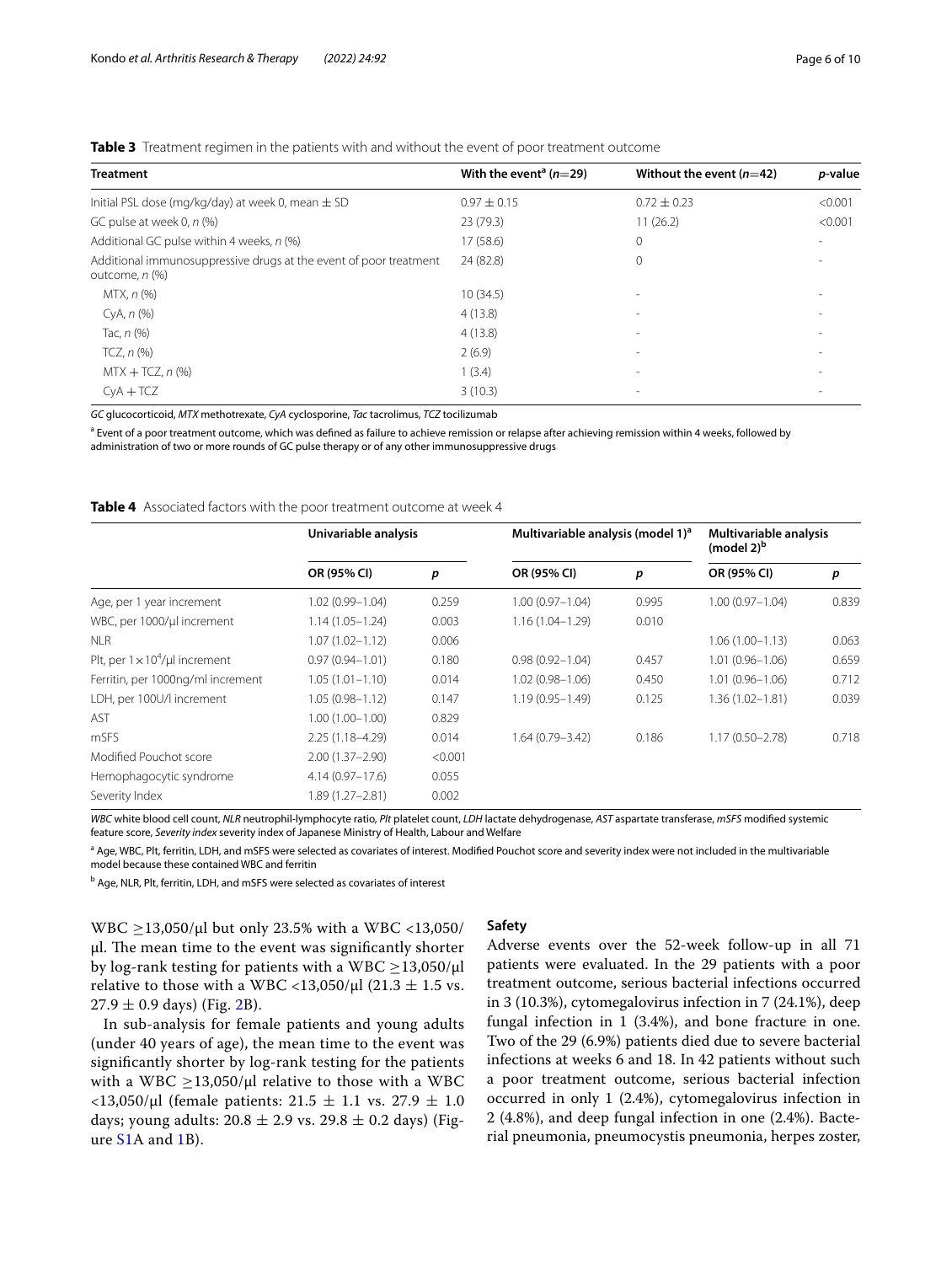

<span id="page-6-0"></span>tuberculosis, and non-tuberculous mycobacterial infections were not reported.

# **Discussion**

The present study found that about 40% of newly diagnosed patients with AOSD had a poor response to initial GC therapy within the frst 4 weeks. We assessed mSFS and HPS as indicators of the severity of organ damage and confrmed that patients with a poor treatment outcome had higher mSFS and more HPS than those responding to treatment, as previously reported [[18\]](#page-9-3). However, our multivariable analysis revealed that increased WBC count was independently associated with poor response to initial GC therapy, while the mSFS and HPS, as well as other candidate factors (thrombocytopenia, elevated liver enzymes, high serum ferritin), were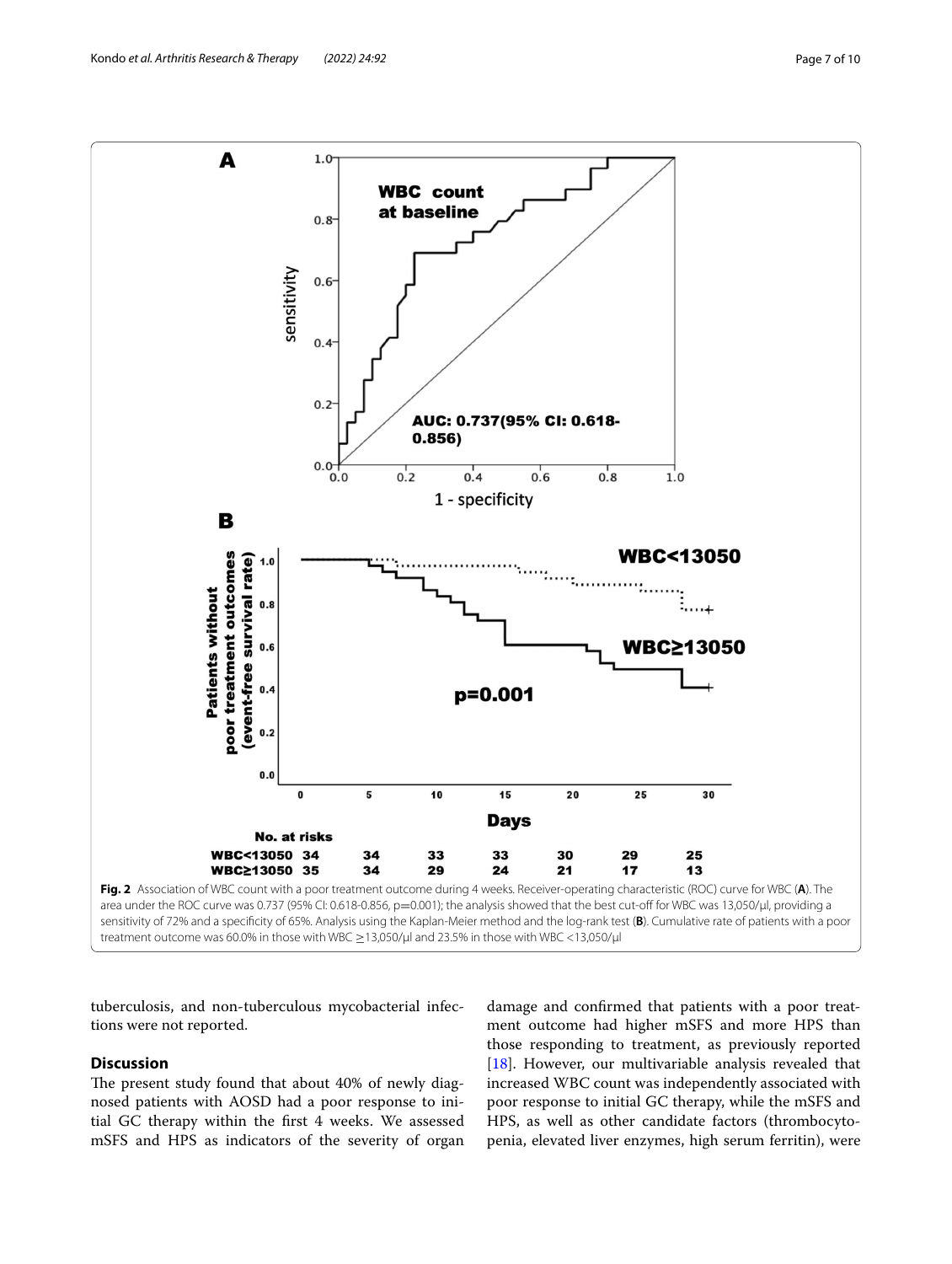not. Thus, the novel observation here is that increased baseline WBC count is an independent important prognostic factor predicting the response to initial GC therapy of newly diagnosed patients with AOSD.

AOSD is heterogeneous, with patients manifesting diferent proportions of systemic features and organ damage depending on the type of systemic or chronic articular pattern [\[19\]](#page-9-4). Nonetheless, in the present study, epidemiological fndings and the proportions of patients with pleuritis, pericarditis, HPS, and DIC at AOSD onset were similar to those in previous cohort studies in Japan and other countries, and the relapse rate was almost the same as in these previous studies [[20–](#page-9-5)[26](#page-9-6)]. In our cohort, 23.9% of the 71 patients had arthritis at the onset, but no high-fever  $(\geq 39.0^{\circ}C)$ , serositis, ILD, HPS, or DIC. Interestingly, the present study (Table [2\)](#page-4-1) and previous studies showed that patients sufered less serious complications at relapse than at initial onset [\[20\]](#page-9-5).

The classification criteria were proposed for MAS of febrile systematic JIA [[27](#page-9-7)], with 45% and 56% of AOSD patients meeting these criteria according to two published studies [\[28](#page-9-8), [29\]](#page-9-9). Unfortunately, we were unable to examine the rate of MAS complications according to these sJIA classifcation criteria because data on fbrinogen and triglycerides were not available in many cases. In the present study, 14% of patients did have HPS diagnosed by bone marrow aspiration, but we could not establish who had clinically diagnosed MAS in the absence of HPS.

In patients with AOSD, neutrophils infltrate into the skin, lymph nodes, and liver [\[2](#page-8-1), [30\]](#page-9-10), resulting in macrophage activation, and induction of pro-infammatory cytokines  $[31-34]$  $[31-34]$ . Importantly, the present study suggests that increased WBC counts predict a poor prognosis of AOSD early on, before complications of HPS or DIC may set in. More intensive combination therapies with high-dose GC and other immunosuppressive drugs might therefore be an appropriate induction treatment strategy for patients with WBC  $\geq$ 13,050/ $\mu$ l at baseline, before progression to MAS. Additionally, previous studies had suggested that serum IL-18 levels are useful for predicting MAS in s-JIA [[16,](#page-9-1) [35](#page-9-13), [36\]](#page-9-14). In the present study, the correlation coefficients between WBC count and serum pro-infammatory cytokines were not studied. Further studies with a prospective and multicentered design in Rare Disease Data Registry of Japan would provide valuable data on the role of pro-infammatory cytokines including IL-18 as well as high WBC counts also in AOSD (trial number: UMIN000043071).

Diferent prognostic factors have been reported for AOSD, depending on study design, the treatment outcomes selected as the end-point, and heterogeneity of AOSD [\[18](#page-9-3), [20](#page-9-5)[–24](#page-9-15), [37–](#page-9-16)[49](#page-9-17)]. A previous nationwide epidemiological survey of AOSD in Japan in 2010 showed that patients receiving GC pulse therapy were those who had had more serositis, HPS, higher neutrophil counts, and higher serum ferritin levels than those who did not receive GC pulse therapy [[23](#page-9-18)]. Previous studies showed that HPS, lymphadenopathy, the presence of lung disease, and liver involvement were associated with a poor prognosis. A higher systemic score and elevated serum ferritin were also reported as negative factors [[40,](#page-9-19) [41](#page-9-20), [44,](#page-9-21) [45,](#page-9-22) [47\]](#page-9-23). The univariable analysis of the present study also confrmed that these factors were associated with poor treatment outcome, and notably our multivariable analysis confrmed the clinical signifcance of increased WBC count as an independent prognostic factor. In the stratifcation analysis of the present study, the increased WBC count was also a poor prognostic factor in female patients or young-adult patients. However, it was not likely to be a prognostic factor in patients who did not receive GC pulse therapy at baseline. Since we were not able to validate our results by other registries, stratifed analysis considering severity and disease type should be conducted in a multicenter prospective cohort study with a larger number of cases.

When interpreting the results of our study, the inherent limitations of a monocentric observational retrospective study must be considered. First, our cohort may have included more patients with a severe course of systemic AOSD, because it consisted only of patients referred from other institutes who required specialized treatment at our university medical center. Second, the attending physician might have initiated intensive treatment for patients with severe organ damage or HPS at baseline, regardless of treatment responsiveness. However, we confrmed that additional treatment intensifcation was not conducted for the purpose of reduction of GC dose. Combination therapy of GCs and immunosuppressive drugs was not administered early in the remission induction therapy. Third, we were unable to analyze factors associated with poor treatment outcome at 1 year, because 14 patients were transferred to other hospitals after achieving remission.

#### **Conclusions**

The present study showed that about 40% of newly diagnosed AOSD patients had a poor response to the initial standard oral GC therapy with or without GC pulse therapy and that the severity of AOSD (modifed Pouchot score and severity index), HPS, and mSFS were associated with this poor treatment outcome. Multivariable analysis clearly demonstrated that a higher WBC count at baseline independently predicted poor treatment responsiveness and that the most valuable cutoff was a WBC count of  $\geq$ 13,050/μl. Our findings provide important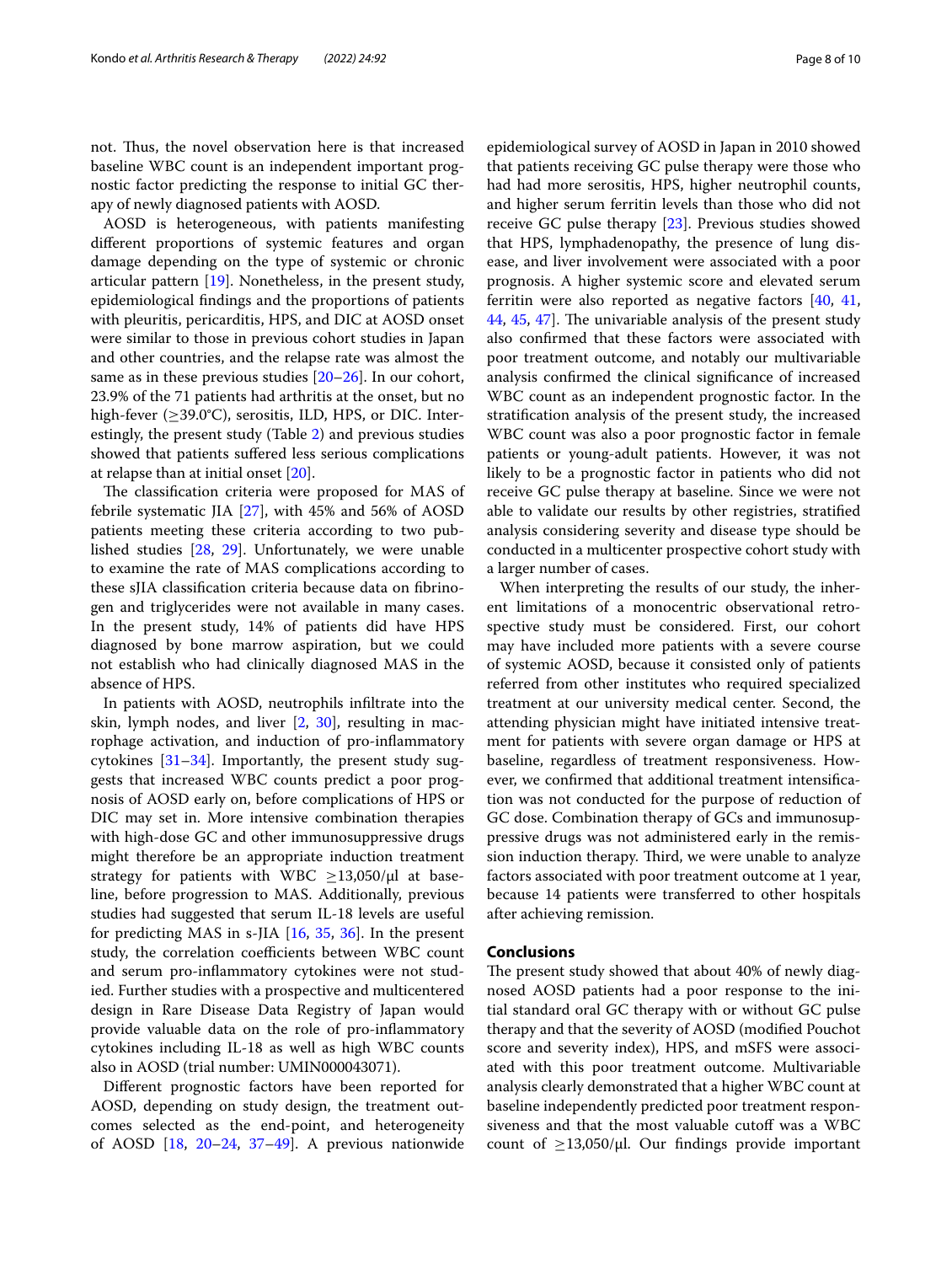information for determining the initial treatment strategy of newly diagnosed AOSD. Prospective cohort studies need to be conducted to validate this result.

#### **Abbreviations**

ALT: Alanine aminotransferase; AOSD: Adult-onset Still's disease; AST: Aspartate aminotransferase; CI: Confdential interval; CRP: C-reactive protein; CyA: Cyclosporine; DIC: Disseminated intravascular coagulation; ESR: Erythrocyte sedimentation rate; GC: Glucocorticoid; Hb: Hemoglobin; HPS: Hemophagocytic syndrome; LDH: Lactate dehydrogenase; MAS: Macrophage activation syndrome; mSFS: Modifed systemic feature score; MTX: Methotrexate; NLR: Neutrophil-lymphocyte ratio; Plt: Platelet; PSL: Prednisolone; sJIA: Systemic juvenile idiopathic arthritis; ROC: Receiver-operating characteristic; Severity Index: The severity index of the Japanese Ministry of Health, Labour and Welfare; S.D.: Standard deviation; Tac: Tacrolimus; TCZ: Tocilizumab; WBC: White blood cell.

# **Supplementary Information**

The online version contains supplementary material available at [https://doi.](https://doi.org/10.1186/s13075-022-02780-3) [org/10.1186/s13075-022-02780-3](https://doi.org/10.1186/s13075-022-02780-3).

<span id="page-8-14"></span><span id="page-8-13"></span>**Additional fle 1: Figure S1.** Association of WBC count with a poor treatment outcome during 4 weeks in females (A) or young adults (B).

**Additional fle 2: Table S1.** Clinical characteristics of patients at onset with or without glucocorticoid pulse therapy.

#### **Acknowledgements**

The authors would like to acknowledge Fumitaka Mizoguchi in Tokyo Medical and Dental University.

#### **Authors' contributions**

FK, TS, and SY were responsible for conception and design, data collection and analysis, critical revision, and manuscript writing. NU, HH, TH, NK, and MM were responsible for conception and design, data collection and analysis, and critical revision. All authors read and approved the fnal manuscript.

#### **Funding**

This work was supported by grants from the Ministry of Health, Labour and Welfare, Japan (20FC1050).

#### **Availability of data and materials**

All of the data supporting the conclusions of this article are included within the article.

#### **Declarations**

#### **Ethics approval and consent to participate**

This study was conducted in accordance with the Declaration of Helsinki and the Ethical Guidelines for Epidemiological Research in Japan. The study was approved by the Ethics Committee of Tokyo Medical and Dental University (M2019-301).

#### **Consent for publication**

Not applicable.

#### **Competing interests**

Tokyo Medical and Dental University received unrestricted research grants for the salary of the members in Department of Lifetime Clinical Immunology from Abbvie Japan; Asahi-Kasei; Ayumi Pharmaceutical Corporation; Chugai Pharmaceutical Co., Ltd.; CSL Behring K.K.; Japan Blood Products Organization; Nippon Kayaku; and UCB Japan Co. Ltd. TS has received research grants from AsahiKASEI Co., Ltd.; Daiichi Sankyo.; and Ono Pharmaceutical. TS has received honoraria from Abbvie Japan Co., Ltd.; AsahiKASEI Co., Ltd.; Astellas Pharma Inc.; Ayumi Pharmaceutical; Bristol Myers Squibb K.K.; Chugai Pharmaceutical Co., Ltd.; Eli Lilly Japan K.K.; Mitsubishi-Tanabe Pharma Co.; Ono

Pharmaceutical; Pfizer Japan Inc.; Takeda Pharmaceutical Co. Ltd.; and UCB Japan Co. Ltd. NK has received research grants from Chugai Pharmaceutical Co., Ltd.; UCB Japan Co., Ltd; CSL Behring K.K.; Ayumi Pharmaceutical; Japan Blood Products Organization; and Novartis Pharma K.K. NK has received honoraria from Eisai Co., Ltd.; AbbVie GK; Asahi KASEI Pharma Co.; Novartis Pharma K.K.; Japan Blood Products Organization; Kissei Pharmaceutical Co.LTD.; Ono Pharmaceutical; and Mitsubishi-Tanabe Pharma Co. NK has received medical writing fees from AbbVie GK, Asahi Kasei Pharma Co, and Chugai Pharmaceutical Co., LTD. SY received grants and personal fees from Abbvie, Asahi Kasei, Chugai Pharmaceutical, Ono pharmaceuticals, Eisai, and Tanabe-Mitsubishi Pharmaceutical and personal fees from Eli Lilly, GlaxoSmithKline, and Pfizer. All other authors have declared no competing interests.

#### **Author details**

<sup>1</sup> Department of Lifetime Clinical Immunology, Graduate School of Medical and Dental Science, Tokyo Medical and Dental University (TMDU), Tokyo, Japan. <sup>2</sup> Department of Rheumatology, Graduate School of Medical and Dental Science, Tokyo Medical and Dental University (TMDU), Tokyo, Japan. <sup>3</sup>Current address: Division of Rheumatology and Allergy, Department of Internal Medicine, St. Marianna University School of Medicine, 2-16-1, Sugao, Miyamae-ku, Kawasaki 216-8511, Japan.

# Received: 21 October 2021 Accepted: 19 April 2022

#### **References**

- <span id="page-8-0"></span>1. Bywaters EGL. Still's disease in the adult. Ann Rheum Dis. 1971;30:121–33.<br>2. Feist E. Mitrovic S. Fautrel B. Mechanisms, biomarkers and targets for Feist E, Mitrovic S, Fautrel B. Mechanisms, biomarkers and targets for
- <span id="page-8-1"></span>adult-onset Still's disease. Nat Rev Rheumatol. 2018;14(10):603–18.
- <span id="page-8-2"></span>3. Efthimiou P, Georgy S. Pathogenesis and management of adult-onset Still's disease. Semin Arthritis Rheum. 2006;36(3):144–52.
- <span id="page-8-3"></span>4. Mimura T, Kondo Y, Ohta A, Iwamoto M, Ota A, Okamoto N, et al. Evidence-based clinical practice guideline for adult Still's disease. Mod Rheumatol. 2018;28(5):736–57.
- <span id="page-8-4"></span>Kaneko Y, Kameda H, Ikeda K, Ishii T, Murakami K, Takamatsu H, et al. Tocilizumab in patients with adult-onset still's disease refractory to glucocorticoid treatment: a randomised, double-blind, placebo-controlled phase III trial. Ann Rheum Dis. 2018;77(12):1720–9.
- <span id="page-8-5"></span>6. Minoia F, Davì S, Horne A, Demirkaya E, Bovis F, Li C, et al. Clinical features, treatment, and outcome of macrophage activation syndrome complicating systemic juvenile idiopathic arthritis: a multinational, multicenter study of 362 patients. Arthritis Rheumatol. 2014;66(11):3160–9.
- <span id="page-8-6"></span>7. Cabane J, Michon A, Ziza JM, Bourgeois P, Blétry O, Godeau P, et al. Comparison of long term evolution of adult onset and juvenile onset Still's disease, both followed up for more than 10 years. Ann Rheum Dis. 1990;49(5):283–5.
- <span id="page-8-7"></span>8. Kobayashi M, Takahashi Y, Yamashita H, Kaneko H, Mimori A. Beneft and a possible risk of tocilizumab therapy for adult-onset Still's disease accompanied by macrophage-activation syndrome. Mod Rheumatol. 2011;21(1):92–6.
- 9. Carter SJ, Tattersall RS, Ramanan AV. Macrophage activation syndrome in adults: recent advances in pathophysiology, diagnosis and treatment. Rheumatology (Oxford). 2019;58(1):5–17.
- <span id="page-8-8"></span>10. Ma Y, Meng J, Jia J, Wang M, Teng J, Zhu D, et al. Current and emerging biological therapy in adult-onset Still's disease. Rheumatology (Oxford). 2021;60(9):3986–4000.
- <span id="page-8-9"></span>11. Yamaguchi M, Ohta A, Tsunematsu T, Kasukawa R, Mizushima Y, Kashiwagi H, et al. Preliminary criteria for classifcation of adult Still's disease. J Rheumatol. 1992;19(3):424–30.
- <span id="page-8-10"></span>12. Asakura H, Takahashi H, Uchiyama T, Eguchi Y, Okamoto K, Kawasugi K, et al. Proposal for new diagnostic criteria for DIC from the Japanese Society on Thrombosis and Hemostasis. Thromb J. 2016;14:42.
- <span id="page-8-11"></span>13. Vojinovic J, Damjanov N, D'Urzo C, Furlan A, Susic G, Pasic S, et al. Safety and efficacy of an oral histone deacetylase inhibitor in systemic-onset juvenile idiopathic arthritis. Arthritis Rheum. 2011;63(5):1452–8.
- <span id="page-8-12"></span>14. Rau M, Schiller M, Krienke S, Heyder P, Lorenz H, Blank N. Clinical manifestations but not cytokine profles diferentiate adult-onset Still's disease and sepsis. J Rheumatol. 2010;37(11):2369–76.